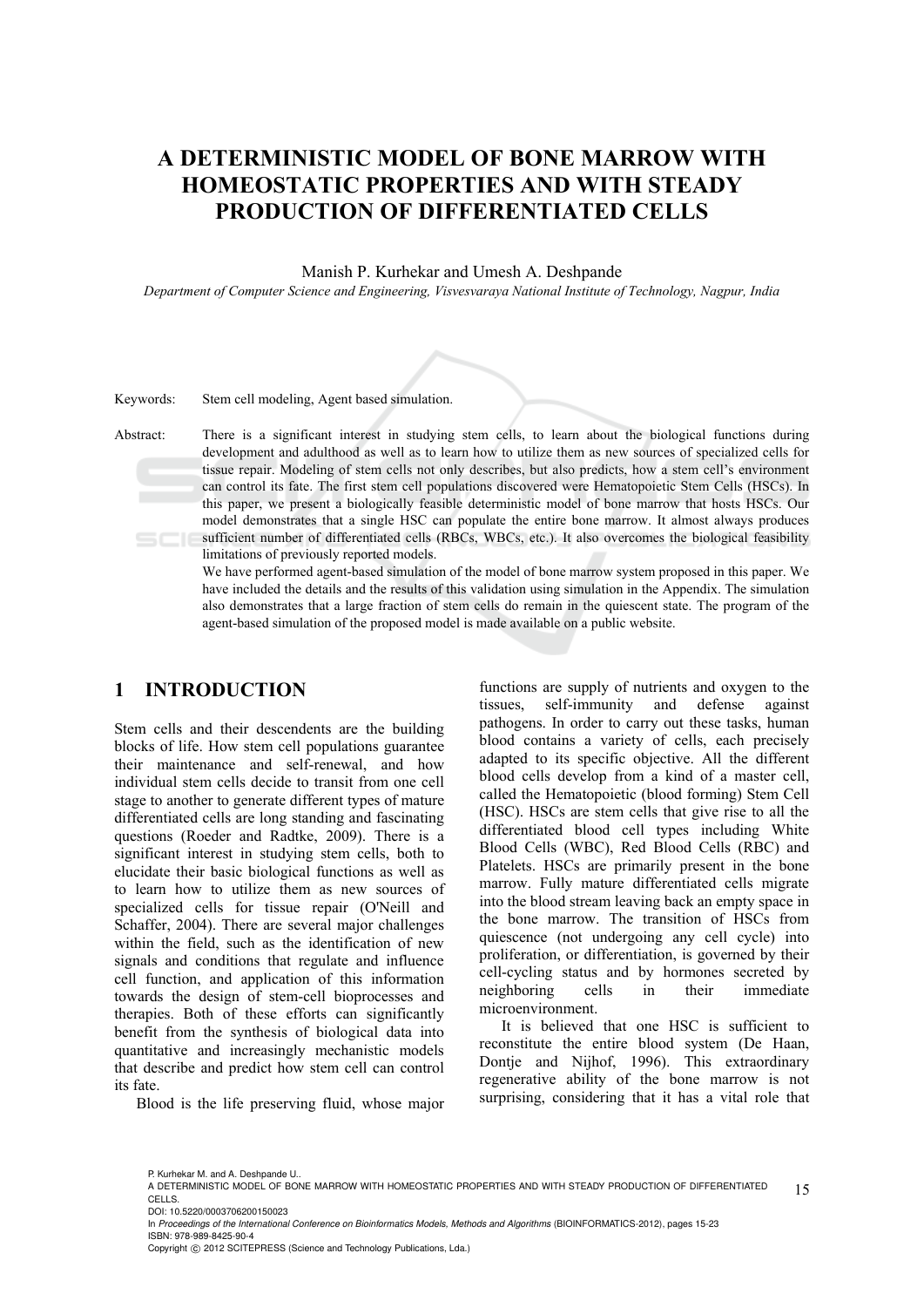must remain unaffected by stem cells depletion, e.g. as a result of chemotherapy, radiation or disease. It should be emphasized that though the supply of blood cells in the periphery is steady, the bone marrow, considered as a physical entity is not static. It is dynamic in the sense that it constantly changes in its constitution and arrangement, and these changes occur at varying rates. The bone marrow is in the state of homeostasis that can be considered as a dynamic equilibrium between its constituents.

Theise and Harris (2006) in their paper describe how stem cells and their lineages are examples of complex adaptive systems. Profound understanding of a complex adaptive system can be gathered by generating computer models using computational techniques. Agent based modeling is a way to represent such complex adaptive systems in software. An agent is a high-level software abstraction that provides a convenient and powerful way to describe a complex software entity in terms of its behavior within a contextual computational environment. Agents are flexible problem-solving computational entities that are reactive (respond to the environment), autonomous (not externally controlled) and interact with other such entities.

To understand the behavior of the blood system, modeling of HSCs and their behavior in different circumstances is an area of active research. One of the significant contributions to stem cell modeling was a paper by Agur, Daniel and Ginosar (2002). The main aim of their paper was to provide a mathematical basis for the bone marrow homeostasis. More precisely, they wanted to define simple properties that enabled the bone marrow to rapidly return to a steady supply of blood cells after relatively large perturbations in stem-cell numbers. Their model is represented as a family of cellular automata on a connected, locally finite undirected graph. Their model can be briefly described as follows. It has three types of cells, stem cells, differentiated cells and null cells. Each cell has an internal counter. Stem cells differentiate when their immediate neighborhood is saturated with stem cells and their internal counter reaches a certain threshold. A differentiated cell converts to a null cell after its internal counter crosses the required threshold – a process that denotes the passing of a differentiated cell to blood stream leaving empty the place it had earlier occupied in the bone marrow. A null cell, with a stem cell neighbor, is converted to a stem cell when its internal counter reaches a particular threshold.

d'Inverno and Saunders (2005) have listed the following drawbacks of Agur et al.'s (2002) model.

1. The specification of Agur et al's model reveals that the null cells must have counters. In a sense, an empty space has to do some computational work. This lacks biological feasibility and is against what the authors state about modeling cells, rather than empty locations, having counters.

2. Stem cell division is not explicitly represented; instead, stem cells are brought into existence in empty spaces.

3. A stem cell appears when a null cell has been surrounded by at least one stem cell for a particular period. However, the location of the neighboring stem cell can vary at each step.

4. In the model, if a stem cell is next to an empty space long enough then it divides so that its descendent occupies this space. However, an empty cell might be a neighbor of more than one stem cell. The rule does not state that a particular neighboring stem cell must be present for every tick of the counter. Biologically it would be more intuitive to have the same stem cell next to a null cell for the threshold length of time in order for division to occur into the null cell space but the model lacks any directional component.

5. The state of a stem cell after division is not defined. Nothing is said about what happens to a stem cell after a new stem cell appears in the null cell space. For example, should the counter of the stem cell be reset after division? Neither does it give any preconditions on the particular neighboring stem cell S that was responsible for converting the null cell space to a stem cell. For example, should S's local counter have reached an appropriate point in its cycling phase for this to happen?

In order to overcome the limitations, d'Inverno and Saunders (2005) introduced the concept of a controlling microenvironment that links a null cell that has reached a threshold with a stem cell that can differentiate. All the cells send and receive signals from the microenvironment and act on its suggestions. They also performed an agent based implementation with the incorporation of Agur et al.'s model in two dimensions. However, the improvement suggested by them does not have any biological basis. Moreover, there are additional limitations of the model described by Agur et al., which have not been considered by d'Inverno and Saunders (2005). The additional limitations are discussed below.

1. There are no intermediate cells or transitive cells in the model proposed in Agur et al. (2002). Transitive cells are intermediate cells that have limited stem cell like properties and they are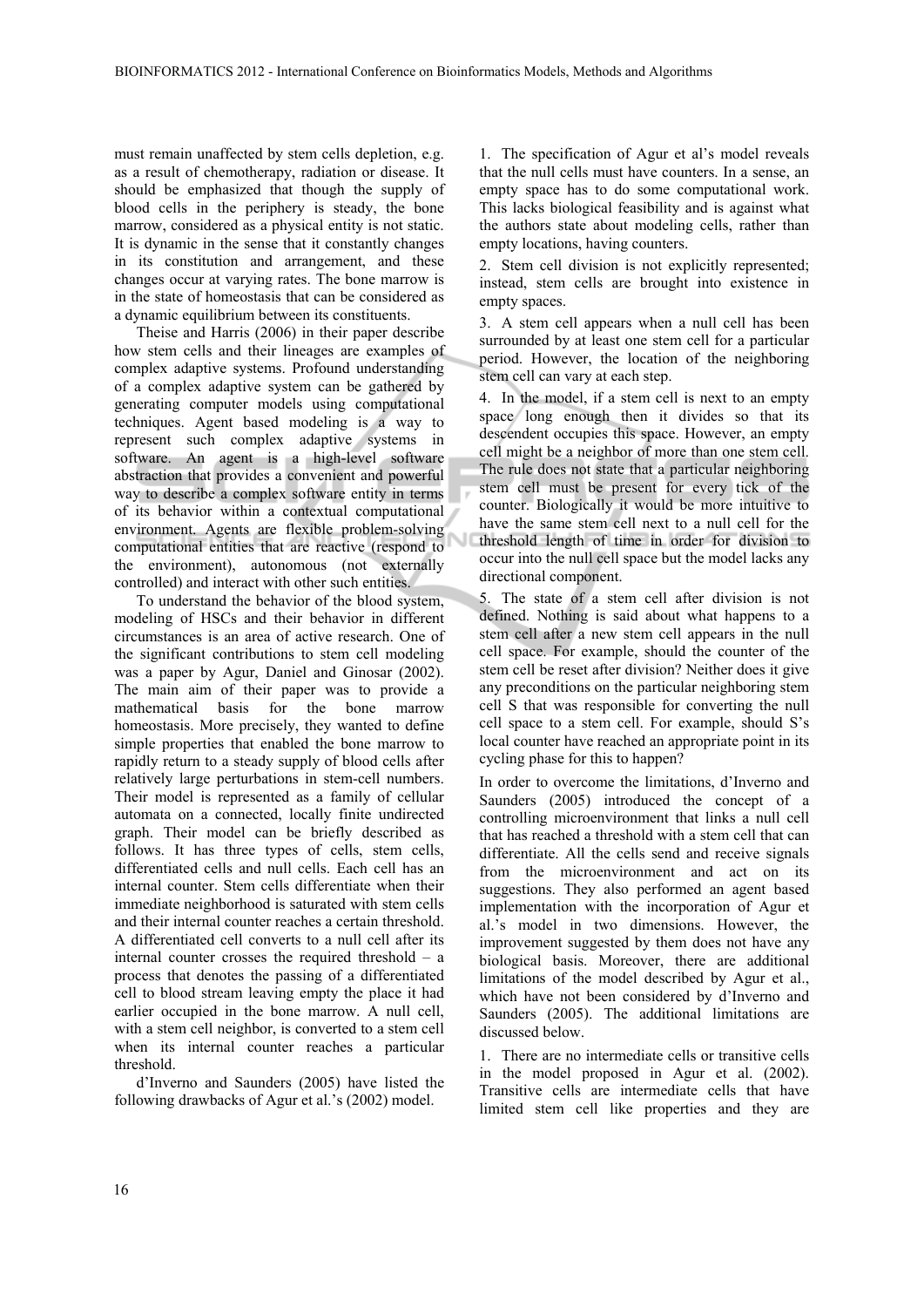eventually converted to mature differentiated cells. For Hematopoietic system, common lymphoid progenitor (CLP) and common myeloid progenitor (CMP) are transitive cells (Gordon, 2007).

2. As an effect of the fourth drawback mentioned above, a stem cell can potentially differentiate more than once in the same time instant since it might be surrounded by more than one empty cell. Hence, it can potentially convert more than one of its neighboring empty cells into stem cells. Clearly, this lacks biological feasibility.

In this paper, we have addressed all the limitations by augmenting the model proposed by Agur et al. (2002), thereby making the model closer to biological reality. The model we present is aimed to simulate a situation in which a cell's behavior is determined only by a combination of the types and states of cells in its proximity and its own cell cycle represented by its internal counter. The main assumptions of our model are:

• Cell behavior is determined by the number and type of its neighbors. This assumption is aimed at describing the fact that cytokines, secreted by cells into the microenvironment are capable of activating cells into changing their types (De Haan et al., 1996) (Roeder and Radtke, 2009).

• Each cell has internal counters, which determine the time required by the cells to change its type, as well as the transit time of a differentiated cell before it migrates to the blood stream.

To validate the model, we have performed an agentbased simulation of the model of bone marrow stem cell system proposed in this paper. The program for the same is available on the website: http://sites.google.com/site/stemcell

model. We have included the results of validation of the proposed model using agent-based simulation in the Appendix.

The paper is organized as follows. In the next section, we describe our model and the rules that govern it. Later we show how a single stem cell can populate the bone marrow. In section 3, we show that the model almost always provides a steady supply of differentiated cells to the blood stream. In section 4, we show the steady states and death and we conclude the paper in section 5. The results of the agent-based simulations are included in the Appendix.

# **2 DESCRIPTION OF THE MODEL**

Our model contains three basic types of cells and a notation for an empty space:

**Stem cell (S), either can proliferate generating** new stem cells or can convert to a transitive cell.

**Transitive** cell (T), either can convert to a differentiated cell or can convert back to a stem cell when there are no stem cells in its near neighborhood.

**Differentiated** cell (D), is the final product of a stem cell. After maturation, these cells leave the bone marrow and circulate in the blood, leaving back empty space.

• **Empty** space (E), represents vacant space in the bone marrow.

In our model, the bone marrow is represented as a connected, locally finite undirected graph. This describes the neighborhoods of bone marrow cells.

Let  $G = (V, L)$  be a connected, locally finite undirected graph that denotes the bone marrow. Its vertex set *V* denotes the cells and the set of edges *L*  describes the neighboring cells to which a cell is connected to in the bone marrow (Figure 1).



Figure 1: Example graph showing part of bone marrow system in 2-Dimension. Each vertex is a cell and it has eight neighbors. The label of vertex denotes its type.

Diagrammatically, the transitions of different types of cells in Agur et al.'s (2002) model and our proposed model are depicted in Figure 2 (N denotes a null cell in Agur et al.'s model).

For every  $u, v \in V$  we denote by  $\rho(u, v)$  the distance between these vertices in the shortest-path metric induced by *G*.  $N(v) = \{u \in V | \rho(u, v) = 1\}$ denotes the *immediate neighborhood* of a vertex *v* ∈ *V*, i.e. the set of vertices joined to *v* by an edge.  $B(v,$ *n*) denotes the *ball of radius n* centered in  $v \in V$ . It is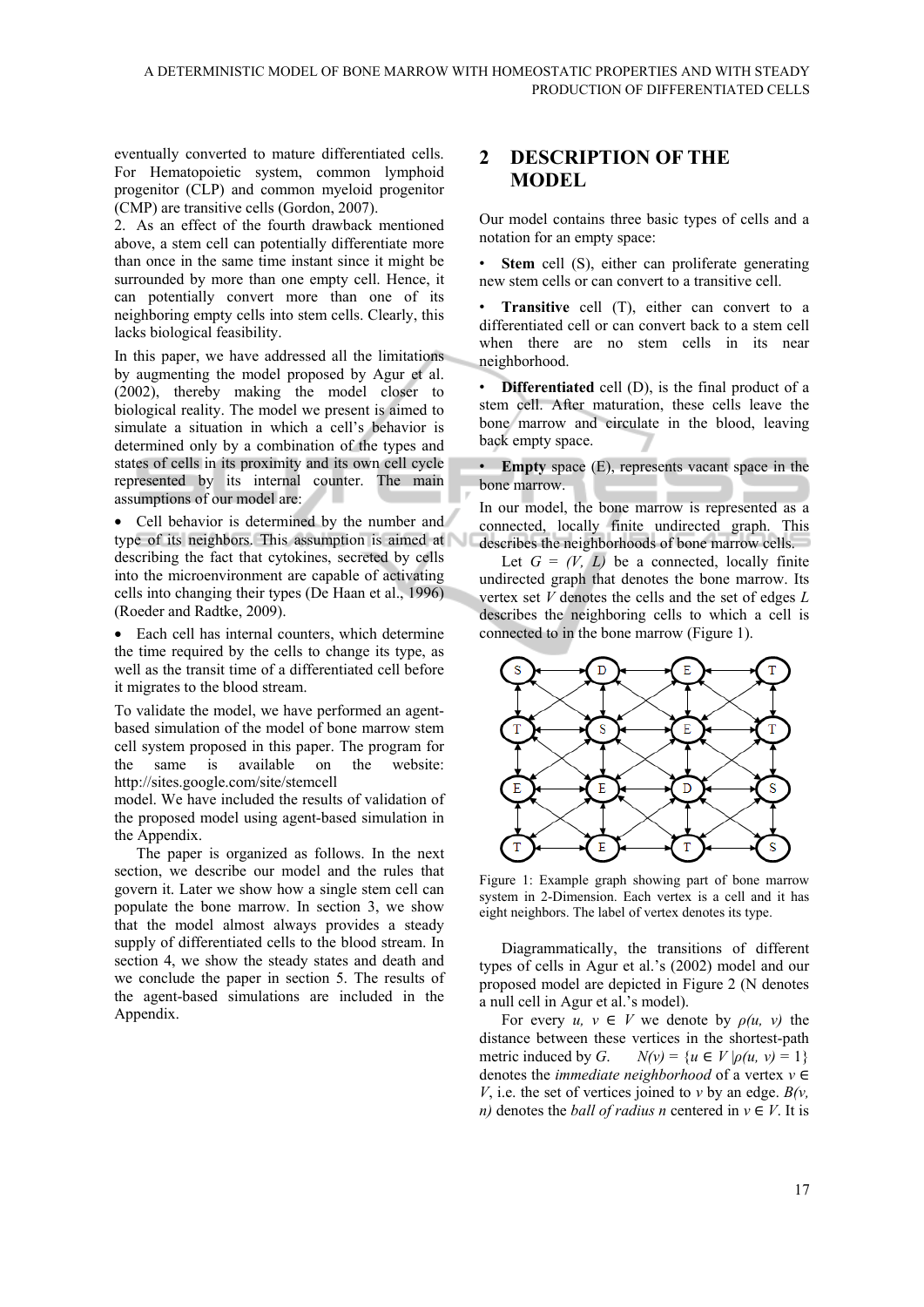

 $T_{\rm M}$ Т٠ Model proposed in this paper

Agur et al.'s (2002) Model

Figure 2: Comparison of Agur et al.'s (2002) model and the model proposed in this paper.

the set of all vertices such that their distances from *v*  do not exceed *n*. We write  $B(v, n) = \{u \in V | \rho(u, v) \leq$  $n$ }. *B*(*v*, *n*) defines the *near neighborhood* of size *n* of vertex *v*.

If  $U \subseteq V$  is a nonempty subset of vertices then for every  $v \in V$  let  $\rho_U(v) = \min_{u \in U} \rho(u, v)$  be the minimum distance between *v* and another vertex *u* contained in set *U*.

A *state* of a vertex is a 1-tuple, a 2-tuple or a 3 tuple depending on the cell type. The first coordinate denotes the cell's type (S*, T, D* or *E* denoting a stem cell, a transitive cell, a differentiated cell or an empty space respectively). For a stem cell, the second coordinate denotes the direction of proliferation and the third coordinate denotes the simulated time  $\tau$  as an internal counter. For a transition cell, the second coordinate denotes its generation (progeny) while the third coordinate denotes the simulated time. A differentiated cell has only two coordinates and the second coordinate denotes the simulated time. Finally, an empty space does not have any counter or any other property, thus it has a single coordinate that denotes the type.

Let  $\mu$  be the maximum number of immediate neighbors possible for any cell.  $\mu$  also denotes the number of directions for a stem cell to proliferate. A stem cell, when it proliferates, can occupy an empty space, if available, in its immediate neighborhood.

A transitive cell can go through several generations (progeny) before it converts to a differentiated cell. A transitive cell moves from one generation to another after its internal counter reaches a certain threshold. There are *M* generations for a transitive cell, where *M* is greater than or equal to 1. When a transitive cell has moved into its last generation (i.e.  $M^{\text{th}}$  generation) and when its internal counter reaches a threshold, it converts to a differentiated cell. In circumstances when there is not even a single stem cell in the near neighborhood of a transitive cell, a transitive cell converts back to a stem cell. The rules given below also capture the fact that a transitive cell's ability to convert back to a stem cell diminishes with each subsequent generation. Let  $\eta$  denote the distance multiple for a transitive cell to convert back to a stem cell. Thus, the conversion from a transitive cell to a stem cell depends on the distance multiple *η* and its current generation.

Let *Ω* be the set of states of a vertex.

A map *x*:  $V \rightarrow \Omega$  is the state of the entire graph. The set of all the states of the bone marrow graph *G* is denoted by  $\Omega^V$ . A state  $x \in \Omega^V$  of the bone marrow graph *G* at time *t* is denoted by  $x^t$ . The state of a vertex *v* at time *t* is denoted by  $x^t(v)$ .

With the above definitions, we are now ready to define the rules of an iterative operator on all states  $Q<sup>V</sup>$ . It depends on three positive nonzero integers  $Φ$ , *Ψ*, and *Θ*. The rules for the state changes can be regarded as describing a family of cellular automata.

The first sub-rule of rule (1) states that a stem cell converts to a transitive cell, if its internal counter representing its cycling phase has reached a threshold *Ψ* and its immediate neighborhood consists only of stem cells. This corresponds to receiving a signal that the microenvironment is saturated with stem cells. The evidence for such a feedback is provided by De Haan et al. (1996), where the authors show that Hemopoietic cell amplification in vivo is regulated by various mechanisms that appear to be under control of many Hemopoietic growth factors, including the activation and deactivation of the quiescent stem cells into the cell cycle. The second sub-rule within this rule specifies that if a stem cell's internal counter has reached a threshold *Ψ* but its immediate neighborhood is not saturated by stem cells, then the stem cell enters into a quiescent state, i.e. it retains the same state. The third sub-rule states that when a stem cell's internal counter reaches a threshold *Ψ* and there exists an empty space in its neighborhood, then it proliferates such that one of its descendants occupies the empty space and the other remains in the original location. The sub-rule also defines that the new stem cell as well as the stem cell at original location receive the renewed biological time. With this sub-rule, we also denote a systematic way of choosing the empty space for proliferation. The method we propose is by adding a directional component *d* in the state of every stem cell and by arranging all the possible directions  $\mu$  in a circular (round-robin) order. A stem cell proliferates in the empty space in the direction of the directional component *d* of its state. If the direction given by the directional component *d* of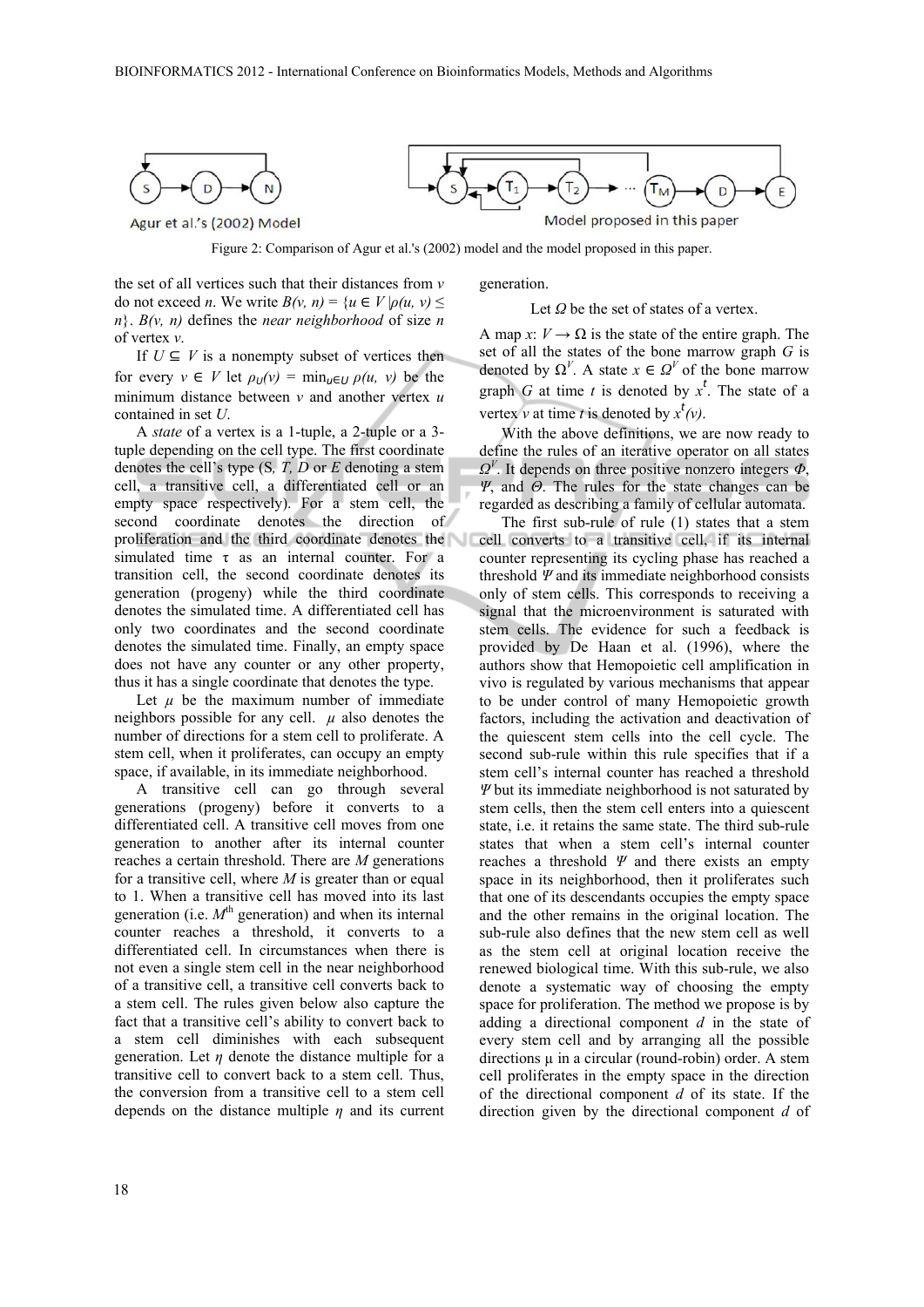$$
x^{t}(v) = (S,d, \tau) = \Rightarrow
$$
  
\nif  $\forall u \in N(v), x^{t}(u) = (S,*,*) \land \tau = \Psi$   
\nif  $\exists u \in N(v), x^{t}(u) = (S,*,*) \land \tau = \Psi$   
\nif  $\exists u \in N(v), x^{t}(u) \neq (S,*,*) \land \tau = \Psi$   
\nif  $\exists u \in N(v), x^{t}(u) \neq (S,*,*) \land \tau = \Psi$   
\nif  $\exists u \in N(v), x^{t}(u) \neq (S,*,*) \land \tau = \Psi$   
\nif  $\exists u \in N(v), x^{t}(u) \neq (S,*,*) \land \tau = \Psi$   
\nif  $\exists u \in N(v), x^{t}(u) \neq (S,*,*) \land \tau = \Psi$   
\notherwise  
\n
$$
(S, d, \tau + 1)
$$
\n
$$
(S, d, \tau + 1)
$$
\n
$$
(S, d, \tau + 1)
$$
\n
$$
(S, d, \tau + 1)
$$
\n
$$
(S, d, \tau + 1)
$$
\n
$$
(S, d, \tau + 1)
$$
\n
$$
(S, d, \tau + 1)
$$
\n
$$
(S, d, \tau + 1)
$$
\n
$$
(S, d, \tau + 1)
$$
\n
$$
(S, d, \tau + 1)
$$

 $(4)$ 

$$
x^{t}(v) = (T, g, \tau) \Longrightarrow x^{t+1}(v) = \begin{cases} (T, g+1, 0) & \text{if } \exists u \in \mathbb{R} \\ (S, 0, 0) \\ (T, g, \tau+1) \end{cases}
$$

$$
x^{t}(v) = (D, \tau) \Longrightarrow x^{t+1}(v) = \begin{cases} (E) & \text{if } \tau = \Phi \\ (D, \tau+1) & otherwise \end{cases}
$$
(3)

$$
x^t(v) = (E) == > x^{t+1}(v) = (E)
$$

the state is occupied by any cell, then the stem cell continues to choose the next direction, in the roundrobin order, for availability of the empty space. After proliferation, the directional component of stem cell is incremented to point to the next direction. The last sub-rule states that if the internal counter of a stem cell has not reached a threshold *Ψ* then it is just incremented.

Transitive cells are intermediate cells that can convert back to stem cells if there are not enough stem cells in their near neighborhood, a situation that can occur following radiation or organ damage. Theise and Harris (2006) detail the dedifferentiation, i.e., reversion of an intermediate cell into a stem cell. Rule (2) states that when a transitive cell's internal counter reaches a threshold *Θ* it moves on to the next generation unless it is not in its last  $(M<sup>th</sup>)$ generation. If a transition cell's counter has reached the threshold *Θ* and it is in its last generation then it gets converted to a differentiated cell. In certain circumstances when a transitive cell does not have any stem cell in its near neighborhood then it gets converted back to a stem cell. The near neighborhood is governed by a constant η and the generation of the transitive cell. The stem cell like property of a transitive cell goes on decreasing with subsequent generations. The near neighborhood size to find a stem cell keeps on increasing with each subsequent generation of a transitive cell, implying its reduced capacity to regenerate and the requirement of an even stronger signal to convert back to a stem cell.

Rule (3) states that when a differentiated cell's internal counter reaches a threshold time *Φ*, it maturates. After maturation, the cell migrates to the blood stream leaving the original space occupied by the differentiated cell as empty space.

Rule (4) specifies that an empty space does not change by itself. It does not have any internal counter nor is involved in any computation.

We show next that the proposed model has

if 
$$
\forall u \in N(v), x^*(u) = (S, *, *) \land \tau = \Psi
$$
  
if  $\exists u \in N(v), x^*(u) \neq (S, *, *) \land \tau = \Psi$   
 $f \exists u \in N(v), x^*(v) = (S, d, \Psi) \land x^*(u) = E$   
otherwise

if 
$$
\exists u \in B(v, \eta * g), x^t(u) = (S, *, *) \land \tau = \Theta \land g = M
$$
  
\n0) if  $\exists u \in B(v, \eta * g), x^t(u) = (S, *, *) \land \tau = \Theta \land g \neq M$   
\nif  $\forall u \in B(v, \eta * g), x^t(u) \neq (S, *, *) \land \tau = \Theta$   
\n1) otherwise (2)

strong homeostatic properties, similar to Agur et al.'s model.

## **3 HOMEOSTASIS PROPERTY OF THE BONE MARROW MODEL**

We begin by investigating the property of stem cells to expand throughout the bone marrow. The following lemma shows that any point in the bone marrow graph gets occupied by a stem cell, given that initially there is at least one stem cell in the bone marrow graph.

*Lemma 1. For any Φ, Ψ, Θ if there exist two vertices*   $u, v \in V$  such that at some time t, vertex v is not *occupied by a stem cell and u is, then there exists an s >* 0 *such that v will be occupied by a stem cell at time*  $t + s$ *.* 

*Proof:* From rule (1), we conclude that if *u* and *v* are neighbors then *u* remains a stem cell as long as *v* is not a stem cell. The vertex *v* itself turns into a stem cell in no more than  $\Phi + \mu \Psi$  time steps. This is the maximum time required including the time required for cell at vertex *v* to migrate to the blood stream (in case it was a differentiated cell), turn into an empty space and as it is a neighbor of a stem cell, become a stem cell after a maximum *μΨ* time steps. We can use induction on the distance *ρ(u, v)* to obtain a bound on the time that is needed for *v* to turn into a stem cell:

$$
s \le \Phi + \mu \rho(u, v) \Psi \tag{5}
$$

The proof above conveys that the distance  $\rho_{U(t)}(v)$ between a vertex  $v$ , which is not occupied by a stem cell at time *t*, to the subset  $U(t)$  ⊆ *V* of vertices which includes a stem cell vertex at time *t* is a nonincreasing function. Furthermore, there exists  $s \leq \Phi$ *+*  $\mu \rho_{U(t)}(v) \Psi$  such that  $\rho_{U(t+s)}(v) = 0$ .

We now show that if  $r \ge t + s$  then  $\rho_{U(r)}(v) \le M\eta$ in any two consecutive time slots. This means that from the time  $t + s$  onwards there always is a stem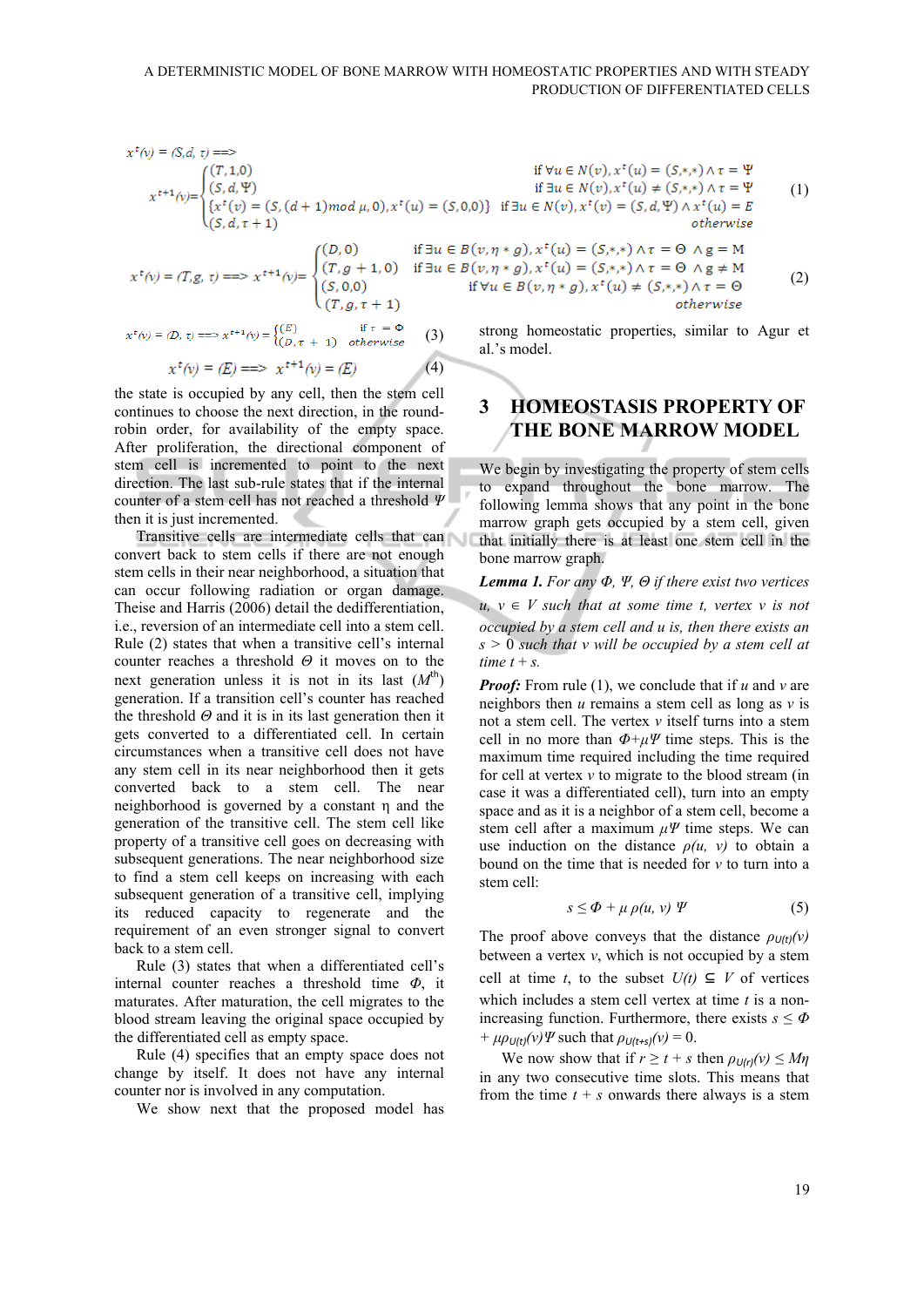cell not farther than *Mη* edges from *v* in any two consecutive time slots.

*Lemma 2. Suppose that a vertex v becomes a stem cell at time t<sub>0</sub>, then for every*  $t \geq t_0$  *there is a vertex u* ∈ *B(v, Mη) which is occupied by a stem cell at time t or t+1.* 

*Proof:* A necessary condition for the production of a stem cell at a vertex *v* at time  $t_0$  is that  $\exists v' \in N(v)$ ,  $x^{t_0-1}(v') = (S, *, \Psi)$ . Now, the cell at vertex *v* remains a stem cell until last three conditions of rule (1) hold. Therefore, if the cell at vertex *v* becomes a transitive cell at time  $t_1 > t_0$ , either it still has a stem cell neighbor at time  $t_1$  or all of its neighbors become transitive cells simultaneously with *v*. If it is the first scenario then we are done. The second scenario can happen only if all the stem cells have their internal counters synchronized and reach the threshold *Ψ* simultaneously at time  $t_1$ . In such a case, either there is a stem cell in the near neighborhood of size *Mη* or the vertex *v* will again convert from a transitive cell to a stem cell at time  $t_1 + 1$  as all its near neighbors are not stem cells. Thus if  $\nu$  is not a stem cell, there is a stem cell in  $B(v, M\eta)$  at time  $t_1$  or  $t_1+1$ . Applying Lemma (1) ensures that until the next time the vertex *v* is occupied by a stem cell, the distance from *v* to the closest stem cell will not exceed *Mη* in any two given consecutive time instances*.* 

A direct conclusion from Lemma (2) is the estimation for the density of stem cells in bounded vicinity. We state the same in the following lemma for graphs with bounded degree. The bone marrow can be described as a graph of bounded degree with each vertex connected only to its adjacent vertices.

We need two more notations:

If the graph *G* has the property that there exists *Δ* such that  $|N(v)| \leq \Delta$ ,  $\forall v \in V$ , we say that *G* has *bounded degree*, and write  $deg(G) \leq \Delta$ .

The *density* of stem cells in a given finite subset of vertices  $U \subseteq V$  at time *t* is the proportion at time *t* of the number of stem cells *S* in *U* and the total number of vertices in *U*. It is denoted by *δt (U)*.

*Lemma 3. Let G be a graph of bounded degree. Suppose that at some time*  $t_0$  *a vertex v is occupied by a stem cell, then for every ball*  $B = B(v, Mn) \subseteq G$ .

lim*t*→∞  $\delta t$  (*B*)  $\geq$  1/(2<sup>\*</sup>( $\Delta^{M\eta}$ +1)).

*Proof:* By Lemma (1) and Lemma (2), any ball of radius *Mη* admits a stem cell from a certain moment on for any two consecutive time slots. The size of such a ball contains less than or equal to  $\Delta^{M\eta}$  + 1

vertices.

In essence Lemma (1), Lemma (2) and Lemma (3) show that not only is it true that one stem cell is sufficient to bring back the bone marrow system homeostasis, it is also true that the bone marrow has a built-in mechanism guaranteeing that stem cells do not become too scattered. Every ball of radius *Mη* is occupied by at least one stem cell at any two consecutive time steps from the moment it was occupied by a first stem cell.

# **4 STEADY PRODUCTION OF DIFFERENTIATED CELLS**

We have seen that stem cells do fill the bone marrow graph nicely. In this subsection, we show that the system almost always generates enough mature differentiated blood cells. Before proving the same, we mention some observations:

• When a transitive cell is created and if it has a stem cell neighbor, then it would always proceed to create a differentiated cell. The stem cell neighbor will remain a stem cell at least till the time a transitive cell becomes a differentiated cell, the differentiated cell becomes an empty space and the empty space is occupied by another stem cell.

• Starting from non-saturated, if the complete available space is to be saturated with stem cells then every stem cell should divide into two stem cells and any stem cell should not convert to a transitive cell. If any stem cell converts to a transitive cell, then the condition above will ensure that it becomes a differentiated cell.

An extreme situation can occur, when the system contains only stem cells at a time *t* and the internal counters of all stem cells are synchronized. In such a case, all the stem cells will convert to transitive cells on or before  $t + \Psi$ . At the next time instant, all these transitive cells will convert back to stem cells, as there will not be a single stem cell in their near neighborhood. This system would not produce any differentiated cells, but will also not die out. We can call such a state as *resonant state* as the cells will resonate between stems cells and transitive cells without producing any differentiated cells*.* 

A resonant state can occur for a block of holding capacity of  $2^{\mu}$  cells if it is occupied completely by stem cells starting from a single stem cell in *μΨ* number of time steps. The physical occupancy of stem cells in a given block depends largely on the round-robin way of choosing the directions and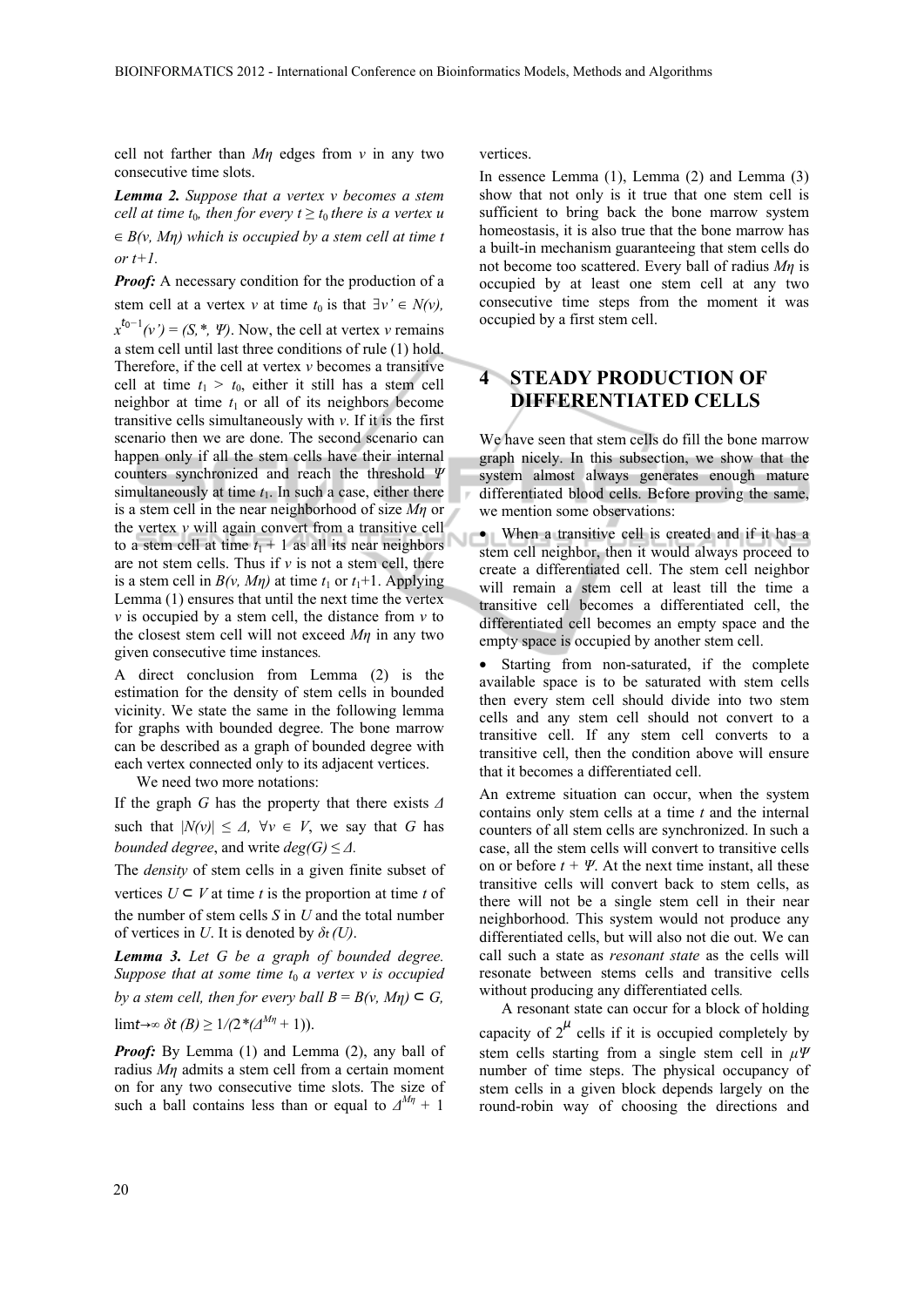initial stem cell population. If the manner in which the round-robin arrangement of directions is clockwise or counter-clockwise then the resonant state would not occur, if starting with a single cell in two dimensional space as  $2^{\mu}/\mu^2$  is greater than 1 when  $\mu$  is greater than 4. For example, with  $\mu = 8$  in a two dimensional space,  $2^8 = 512$  thus in  $8\%$  time steps 512 cells would be generated, but the ball of radius 8 from the vertex *v* can hold only  $(8+1+8)^2$  = 289 number of cells. Thus, some stem cell would be surrounded by stem cells within 8*Ψ* time steps and it would convert to a transitive cell. The possibility of reaching a resonant state drops further after considering the co-ordination of a similar event in neighboring blocks.

A resonant state would occur if all the cell positions are occupied by stem cells and their internal time is also synchronized. This is an extreme case. Thus, there are very few resonant states out of the total number of states and hence, there is a very low possibility that the model will be in a resonant state. TECHNI

#### *Lemma 4. Suppose that a vertex*  $v \in V$  *is occupied by*

*a stem cell or a transitive cell at time t. Then either v or one of its near neighbors in B(v, Mη) will be occupied by a differentiated cell within*  $(\mu+1)\Psi$  *+ (M+1)Θ + 1 iterations unless the system is in a resonant state.* 

*Proof:* Assume that at vertex *v* there is a stem cell that has no differentiated neighbors, otherwise we are done. *N(v)* will consist only of stem cells by at most  $\mu \Psi$  time steps. Then *v* or one of its neighbors will convert to a transitive cell after *Ψ* time steps. Such a transitive cell will always have stem cells in near neighborhood. Then after *M* generations of a transitive cell, it would convert to a differentiated cell, i.e. after (*M+1)Θ* time steps.

If  $\nu$  is a transitive cell and if  $\nu$  has a stem cell in its near neighborhood then after (*M+1)Θ* time steps it becomes a differentiated cell. If *v* is a transitive cell and if *v* does not have any stem cell in its near neighborhood, it becomes a stem cell in the next time instance and the argument above follows.

Thus, except in the case of a resonant state, there is a differentiated cell every  $(µ+I)\Psi + (M+I)\Theta + I$ iterations in *B(v, Mη)*.

Lemma (4) shows that in an eventuality of a severe perturbation, a transitive cell will convert back to a stem cell and bring back the entire system to a steady state as shown in Lemma (3).

Note that in this model, one cannot guarantee that a particular stem cell will eventually be converted to a differentiated cell. The lemma above does guarantee that in the close vicinity of any stem cell some cell differentiates during a fixed bounded time interval unless the system is not in a resonant state. An immediate consequence of this is a lower bound on the supply of differentiated cells to the blood stream.

*Corollary 5. Suppose that at some time*  $t_0$  *a vertex v is occupied by a stem cell, then every ball of radius 2Mη eventually supplies at least one mature cell every*  $(\mu+1)\Psi + (M+1)\Theta + I + \Phi$  *time steps unless the system is in a resonant state.* 

*Proof:* By Lemma (3), every ball of radius *Mη* admits a stem cell from a certain moment onwards in any two consecutive time instances. Lemma (4) says that either this cell or one of its near neighbors (and so we argue about balls of radius 2*Mη*) converts to a differentiated cell within  $(µ + I)\Psi + (M+I)\Theta + I$  time steps and migrate from the bone marrow as mature cells after *Φ* additional time steps. Thus, every ball of radius 2*Mη* eventually supplies at least one mature cell every  $(\mu + 1)\Psi + (M+1)\Theta + 1 + \Phi$  time steps.

# **5 STEADY STATES AND DYING OUT STATES OF THE BONE MARROW MODEL**

We consider the unique state satisfying  $\forall v \in V$ ,  $x(v)$  $=$  *(E)*  $\vee$  *x(v)* = *(D,*\*) as the *death state* of the system. A state  $x^t$  for which there exists a  $k \in \mathbb{Z}^+$  such that  $x^{t+k}$ is the death state, will be called a *dying out state*. Thus, a state not consisting of a single stem cell or a transitive cell is a dying out state. We claim that there is no other dying out state.

*Lemma 6. The dying out states are only those consisting of no stem cells or no transitive cells.* 

*Proof:* Let  $x' \in \Omega$  be a state, which is not one of the

dying out states. If there exists  $v \in V$  which is not a stem cell at time *t* and since there exists a stem cell at time  $t$ ,  $v$  turns to a stem cell by Lemma (1). So by Lemma (2) there is always a stem cell in  $B(v, M\eta)$  in any two consecutive time instants from the time *v* has converted to a stem cell. The system does not die out. Even if *v* is a transitive cell then it will become a stem cell if there is no stem cell in its near neighborhood.

Assume, therefore, that *V* admits only stem cells at time *t*. If the counters are not synchronized they do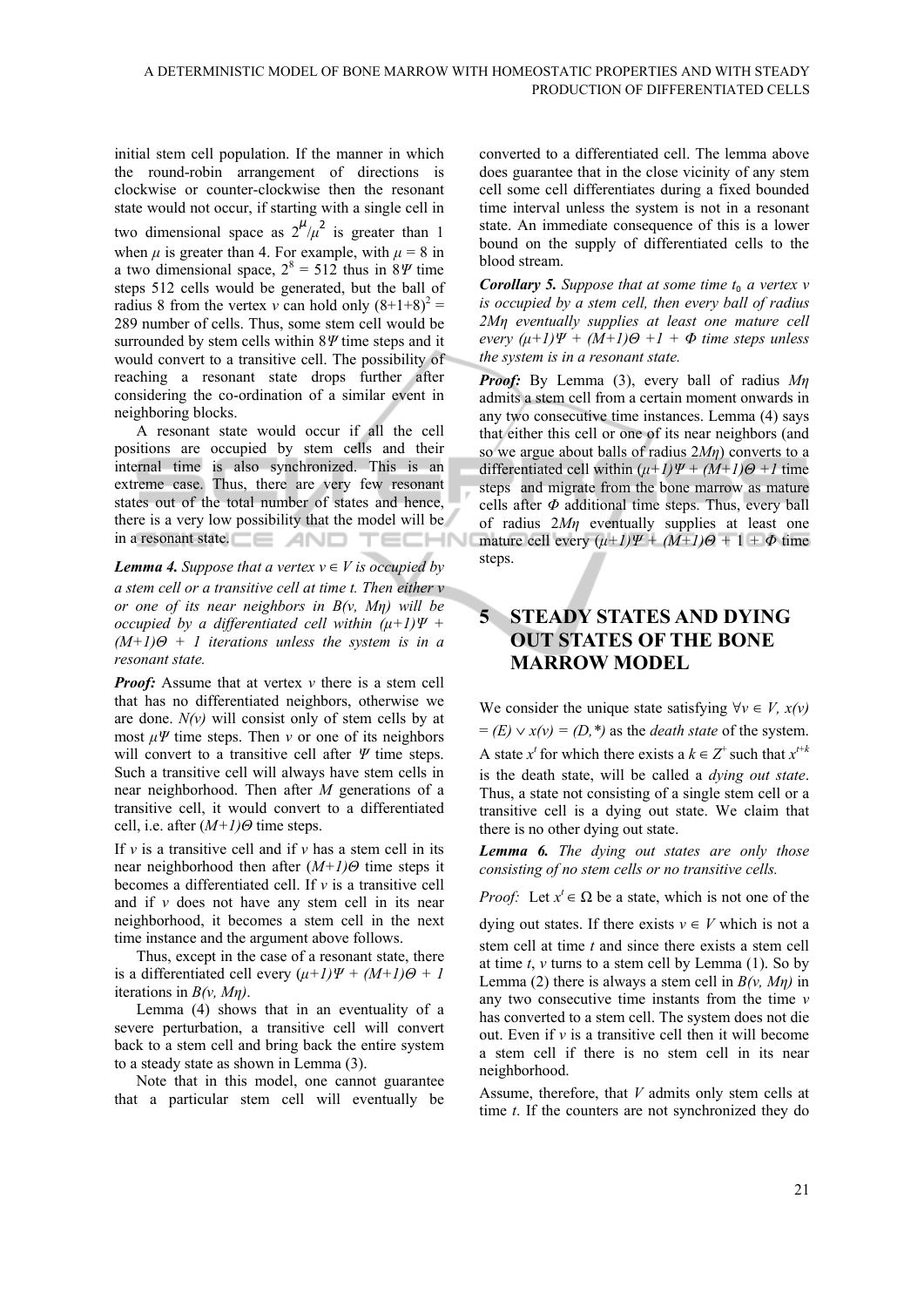not convert to transitive cells at the same time instance and the system does not die out. If the counters are synchronized they enter into resonant state and again the system does not die out.

Thus, we have proved that the model representing the bone marrow is dynamic in the sense that it continuously changes in its constitution and arrangement, and these changes occur at varying rates depending on the constants *Φ*, *Ψ*, and *Θ*. We have also seen that except for the death state, the system never dies out. The bone marrow is in the state of a dynamic equilibrium that can be considered as if it is in homeostasis.

If there exist states  $x \in \Omega$  in which for all  $k \in \mathbb{Z}^+$ ,  $x^{t+k} = x^t$ , then these are the *steady states* of the system.

*Lemma 7. For every Φ, Ψ, Θ the model does not have steady states other than the death state and the resonant state.* 

*Proof:* The fact that each differentiated cell matures and leaves the bone marrow eventually, combined with Lemma (1) and Lemma (6) implies the above.

#### **6 DISCUSSION**

In this paper, we have proposed a biologically feasible model of bone marrow by extending the model of Agur et al. (2002). The proposed model adds the ability to recover from severe perturbations of the bone marrow by adding rules that can convert a transitive cell back to a stem cell and bring back the system homeostasis.

The main properties of our model are achieved from the feedback demand of rule (1), namely that a stem cell does not convert to a transitive cell unless its immediate microenvironment is saturated with stem cells. The feedback demand in rule (2) is also significant in the sense that a transitive cell can convert back to a stem cell in cases of severe perturbations resulting into loss of several stem cells. We obtain the results that stem cells are eventually dense (Lemma 2 and Lemma 3) and that, let alone the case when there is no stem cell or transitive cell, the system never dies out (Lemma 6). Even though our extension of the Agur et al.'s model is simple, the properties that emerge are general, and hold for more complex descriptions. It is a step ahead in the direction to model the immensely complex bone marrow system.

Our extension of Agur et al.'s model removes all the drawbacks associated with it. To summarize:

1. Our model has empty spaces but they no longer need any counters.

2. In the model, a stem cell division is explicitly represented.

3. The model has incorporated a directional component for the division of stem cells.

4. A stem cell's internal counter comes back to its initial state after division; i.e. it becomes a true daughter stem cell. Thus, a stem cell divides into two identical daughter stem cells.

5. Transitive cells that have limited ability to convert back to stem cells are represented in our model. Their ability to regenerate to a stem cell diminishes with subsequent generations.

6. One stem cell divides into a single empty space. For another division, the stem cell has to wait for its internal counter to reach a threshold as its internal counter gets reset after division.

Our model overcomes all the drawbacks of Agur et al.'s (2002) model. It also does not require message passing between cells and the controlling microenvironment, as required by the model of d'Inverno and Saunders (2005). Hence, it is closer to biological reality. The validation of this fact is underscored by the agent-based simulations that we have carried out. The results of these simulations are included in the Appendix. These simulations also demonstrate that, as predicted, large fractions of stem cells do remain in the quiescent state (Gordon, 2007).

There are several other options of bringing the model even more closer to biologically observed complexity. There are two extensions that we would like to work on in the future. The first is to make a provision of apoptosis (cell death) for all types of cells. Secondly, we can provide a stochastic behavior for the stem cell proliferation to capture variations in the human hematopoietic system. Addition of the stochastic behavior will also enable the introduction of a randomized directional component. We would also like to increase the scale of the simulation of the bone marrow system and to perform the same in three-dimensional space, typically with simulated bone marrow size that can hold  $10^8$  to  $10^{12}$  number of cells and with the model constants matching observed parameters (Michor, Hughes, Iwasa, Branford, Shah, Sawyers and Nowak, 2005).

#### **REFERENCES**

Agur Z., Daniel Y. and Ginosar Y. (2002). The Universal